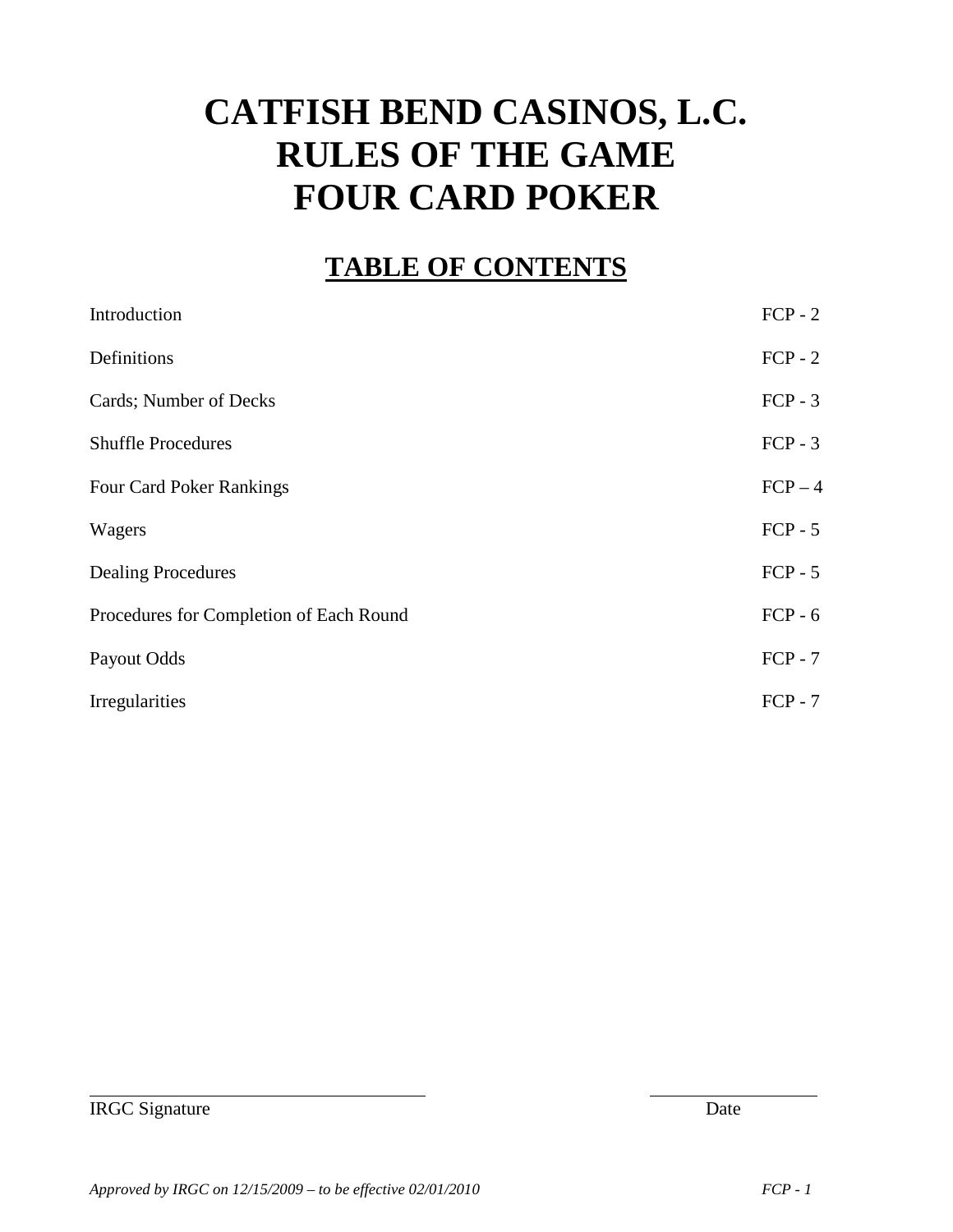### **INTRODUCTION**

Four Card Poker is an exciting stud poker game that offers three ways to play and four different ways to win. Players may bet against the Dealer or bet on the value of their own hand or both. Bonus payouts may be had for certain hands when wagering against the Dealer.

To play against the Dealer, the player places an Ante wager. After looking at his hand the player may fold, or if he thinks his hand is high enough to beat the Dealer, place a wager on the Play spot. If the player's hand beats the Dealer's hand, he wins both wagers. The Dealer always qualifies and the player always wins on ties.

To play the hand value only and not against the Dealer, the player places a wager on the Aces Up spot. If his hand contains a pair of Aces or better, the player wins.

To play both, the player bets the Ante and the Aces Up spots. The player must make a Play wager if he has placed Ante and Aces Up wagers, or he forfeits both. When placing both bets followed with a Play wager, the player is playing against two separate pay tables. The Ante and Aces Up wagers do not have to be the same amount. A winning Aces Up hand will win regardless of whether the player's hand beats the Dealer's hand.

### **DEFINITIONS**

The Following words and terms, when used in this subchapter, shall have the following meanings unless the content clearly indicates otherwise:

Ante wager - the wager a player is required to make prior to any cards being dealt in order to compete against the Dealers hand in a round of play.

Hand - the four-card poker hand held by each player and the Dealer after the cards are dealt.

Aces up wager - the wager a player is required to make prior to any cards being dealt in order to compete against a posted scale of payouts, regardless of the outcome of the player's hand against the Dealer.

Play wager - an additional wager, which wager must be in the amount of one, two or three times the Ante wager, a player must make if the player opts to remain in competition against the Dealer after the player reviews his/her hand.

Automatic Bonus - paid if both the Ante wager and Play wagers were bet and the player's hand hold Four-of-a-kind, Straight Flush or Three-of-a-kind. The player gets paid odds on what they had bet on the Ante wager. Automatic bonus payouts are always paid, even if the player's hand loses.

Round of play - one complete cycle of play during which all wagers have been placed, all cards have been dealt and all remaining wagers have been paid off or collected in accordance with this subchapter.

Stub - the remaining portion of the deck after all cards in the round of play have been dealt or delivered.

*Approved by IRGC on 12/15/2009 – to be effective 02/01/2010 FCP - 2* Suit - one of the four categories of cards: clubs, diamonds, hearts or spades.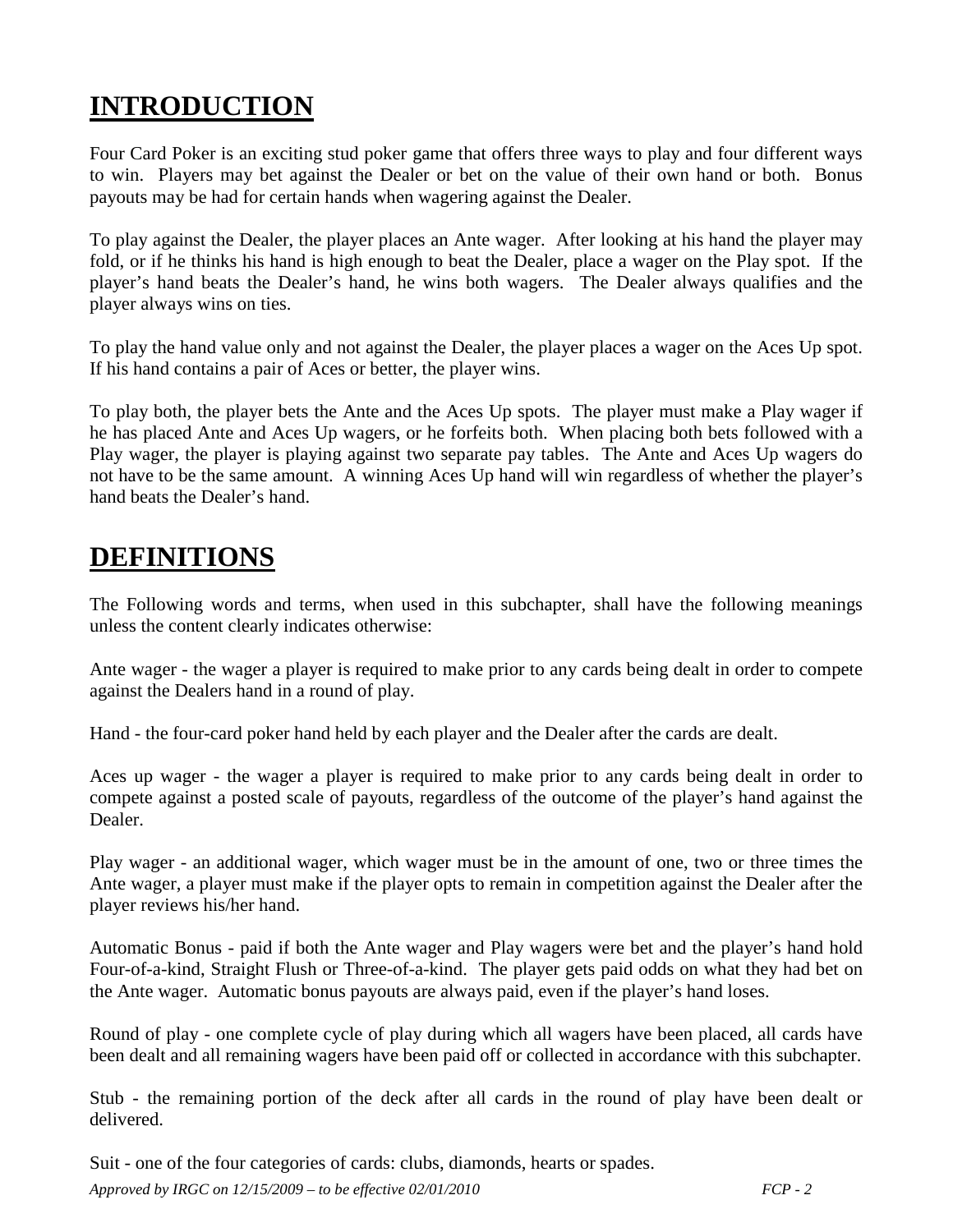# **CARDS; NUMBER OF DECKS**

- 1) Except as provided in (2) below, Four Card Poker shall be played with one 52-card deck of cards with backs of the same color and design and one additional "cut" card to be used in accordance with the procedures set forth in "Shuffle Procedures" below.
- 2) A second deck of cards may be used to play the game, provided that:
	- a) Each deck of cards complies with the requirements of (1) above;
	- b) The backs of the cards in the two decks are of different color;
	- c) One deck is being shuffled by the automated card shuffling device while the other deck is being dealt or used to play the game;
	- d) Both decks are continuously alternated in and out of play, with each deck being used for every other round of play; and
	- e) The cards from only one deck shall be placed in the discard rack at any given time.

### **SHUFFLE PROCEDURES**

Whenever possible, an automated card-shuffling device will be used to shuffle the decks of cards used in Four Card Poker. Should the automated shuffling machine become disabled, manual-shuffling procedures will be followed. Since the Dealer is shuffling the cards after every round of play, it will not be necessary to call "shuffle" before shuffling the cards.

#### **MANUAL SHUFFLING PROCEDURES**

The shuffle will consist of:

- 1. The Dealer taking 1/3 of the cards from the bottom of the deck and placing them on top of the remaining 2/3, squaring the deck and riffling.
- 2. Repeat 1 above.
- 3. The deck will be stripped five times
- 4. Repeat 1 above.
- 5. The Dealer will then set the cut card to the right of the deck. Using one hand, the Dealer will take approximately half of the deck from the top and place it on top of the cut card to conceal the bottom card. Then again with one hand, the Dealer will place the lower half of the deck on top of what was the upper half. The Dealer will always attempt to cut the deck as close to the middle as possible.

Player **NEVER** cut the cards.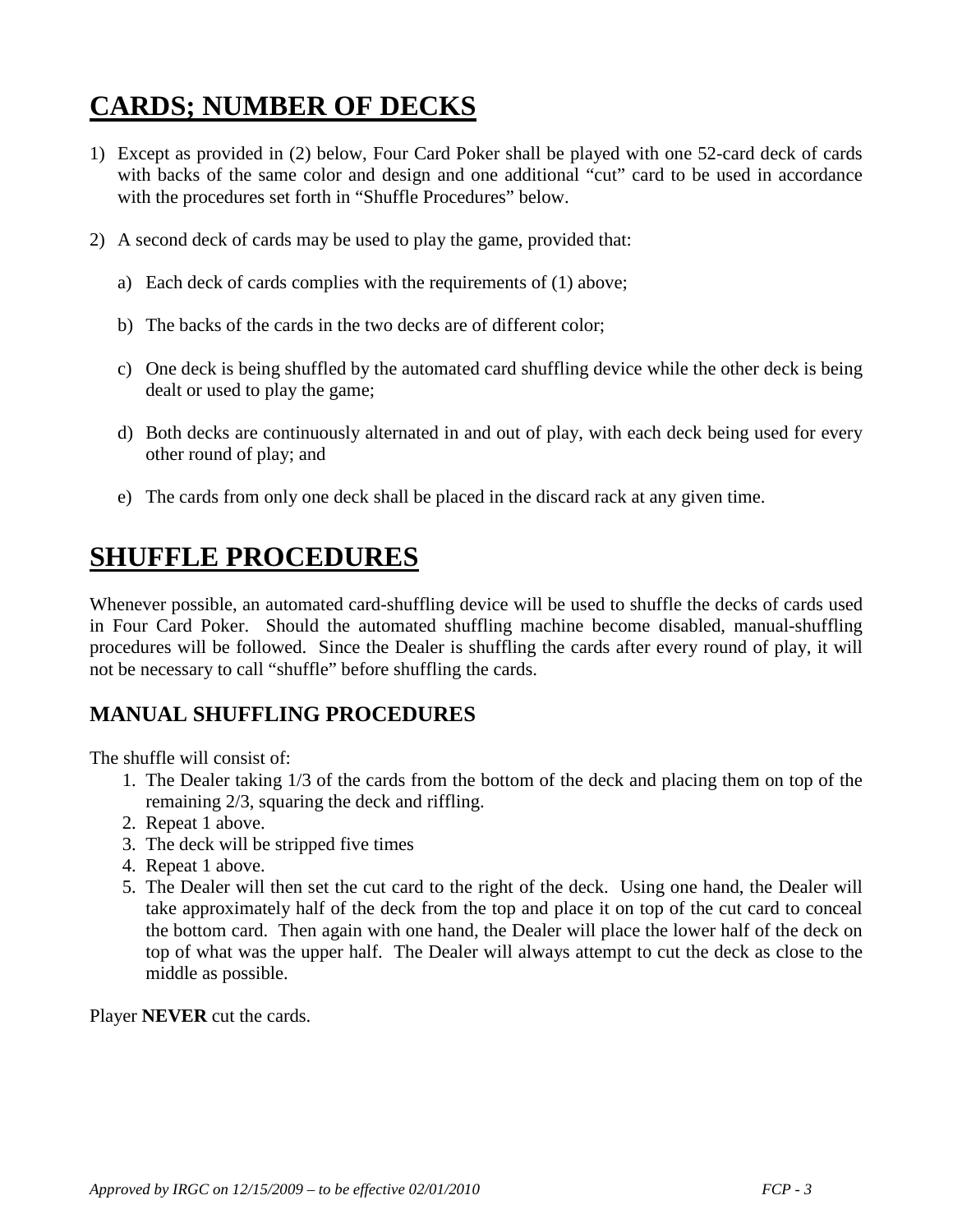# **FOUR CARD POKER RANKINGS**

- 1) The rank of the cards used in Four Card Poker, in order of highest to the lowest rank, shall be: ace, king, queen, jack, 10, 9, 8, 7, 6, 5, 4, 3, and 2. All suits shall be considered equal in rank. Notwithstanding the foregoing, an ace may be used to complete a "straight flush" or a "straight" with a two or three.
- 2) The permissible poker hands in the game of Four Card Poker, in order of highest to lowest rank, shall be:
	- a. Four-of-a-kind A hand consisting of four cards of the same rank, regardless of suit, with four aces being the highest ranking four-of-a-kind and four two's being the lowest ranking four-of-a-kind.
	- b. Straight flush A hand consisting of four cards of the same suit in consecutive ranking, with ace, king, queen and jack being the highest-ranking straight flush and four, three, two and ace being the lowest ranking straight flush.
	- b. Three-of-a-kind A hand consisting of three cards of the same rank, regardless of suit, with three aces being the highest ranking three-of-a-kind and three two's being the lowest ranking three-of-a-kind.
	- c. Flush A hand consisting of four cards of the same suit, regardless of rank.
	- d. Straight A hand consisting of four cards of consecutive rank, regardless of suit, with ace, king, queen and jack being the highest ranking straight and four, three, two and ace being the lowest ranking straight.
	- e. Two pair A hand consisting of two sets of two cards of the same rank, regardless of suit, where the two sets are of different ranks with a pair of aces along with a pair of kings being the highest ranking two pair and two three's and two two's being the lowest ranking two pair.
	- f. Pair A hand consisting of two cards of the same rank, regardless of suit, with two aces being the highest-ranking pair and two two's being the lowest ranking pair.
	- g. High Card A hand that is none of the above and is a weak hand. If no player has a pair or better then the hand that contains the highest-ranking card wins. If multiple players tie with the highest card, then the second highest card decided, followed by the third and so on.
- 3) When comparing two hands that are of identical hand rank pursuant to the provisions of (2) above, or that contain none of the hands authorized in (2) above, the hand that contains the highest ranking card as provided in (1) above that is not contained in the other hand shall be considered the higher ranking hand. If the hands are of identical rank after the application of this subsection, the hands shall be considered a tie. The player wins all ties.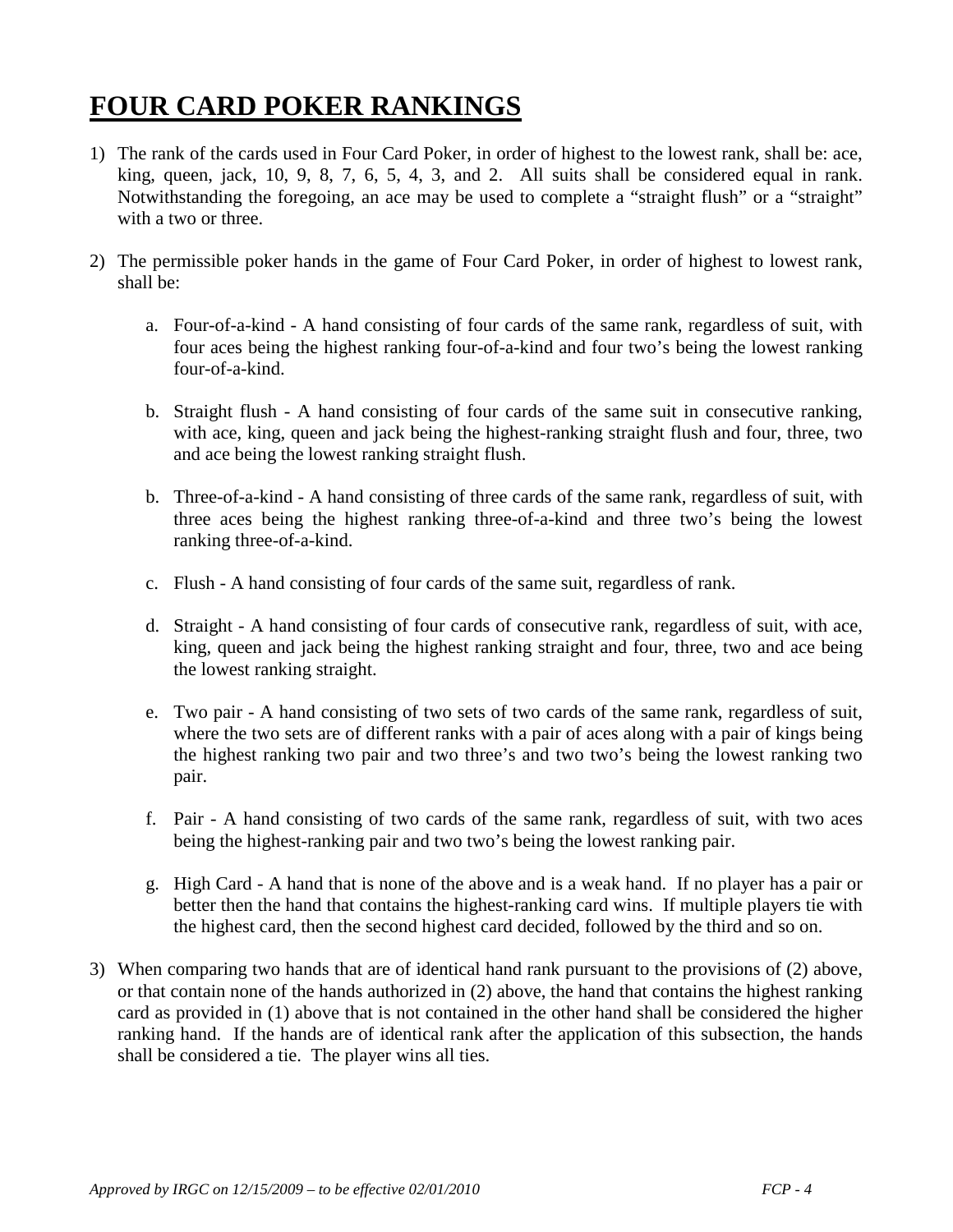### **WAGERS**

- 1) Minimum and maximum wagers will be posted at the table.
- 2) The following wagers may be placed in the game of Four Card Poker:
	- a. A player may compete solely against the Dealer by placing an Ante wager, which wager may be in any amount within the posted minimum and maximum wagers and then placing a play wager, which wager may be one, two or three times the Ante wager;
	- b. A player may place an Aces Up wager, which wager may be in any amount within the posted minimum and maximum wagers, which will win if the player's hand contains a pair of Aces or better; or
	- c. A player may wager both against the Dealer and the chance that he'll get a pair of Aces or better by placing wagers in accordance with the requirements of both (1) a and b above.
- 3) All wagers at Four Card Poker shall be made by placing gaming checks on the appropriate betting areas of the table layout. A verbal wager accompanied by cash shall not be accepted.
- 4) Only players who are seated at a Four Card Poker table may wager at the game. Once a player has placed a wager and received cards, that player shall remain seated until the completion of the round of play.
- 5) No Ante or Aces Up wagers shall be made, increased or withdrawn after play has begun.
- 6) All Play wagers shall be placed in accordance with the "Procedures for Completion of each Round" described below.
- 7) Catfish Bend Casino may, at its discretion, permit a player to place wagers at two betting positions during a round of play provided that the two betting positions are adjacent to each other.

#### **DEALING PROCEDURES**

#### **AUTOMATED SHUFFLER PROCEDURES**

- 1) The deck will be placed in the holding compartment of the shuffling machine.
- 2) The "Shuffle" button will be pressed to start the shuffle process.
- 3) Once the first hand has been dealt, play has begun.
- 4) Once play has begun, no more bets are allowed.
- 5) The dealing process will proceed with the Shuffling machine automatically dispensing five cards, one at a time, and then pausing until the five cards are removed and placed on the layout. The removal of the dealt hand from the shuffling machine will allow the next hand to be dealt.
- 6) Each hand will be removed from the shuffling machine and placed face down in front of each player who has placed a wager, starting with the player farthest to the Dealer's left and continuing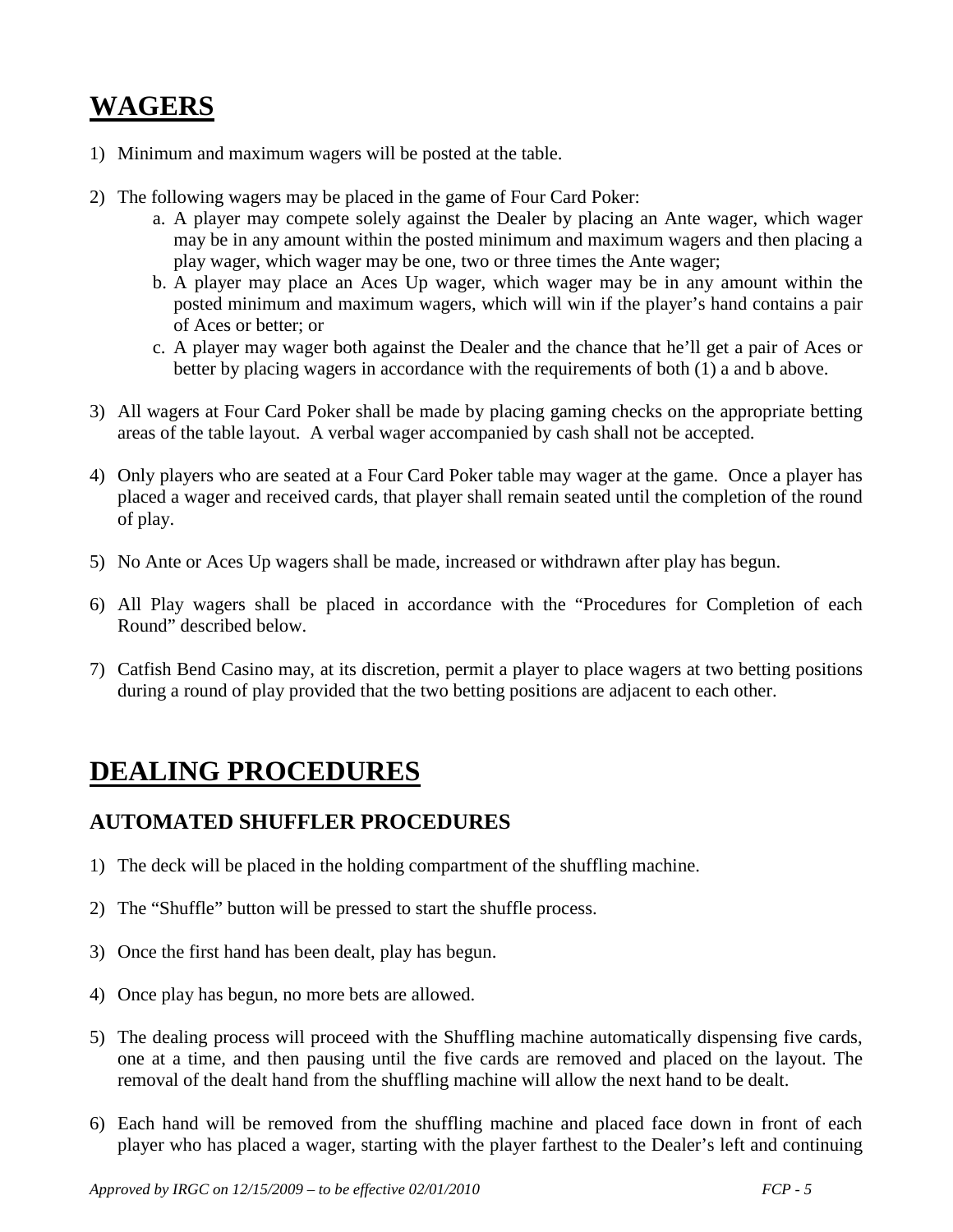clockwise around the table. The Dealer will spread each hand as it is placed in front of each player to verify that five cards were dealt.

- 7) The Dealer shall then deliver himself/herself a stack of five cards face down. The Dealer will then place a second stack of five cards face down next to his/her first five-card hand. He/She will take the top card from the second stack and place it face up on top of his/her first five-card hand. The Dealer will spread the remaining cards to verify that there are four cards remaining and then place the four cards in the discard rack.
- 8) The Dealer will then press the green "End of Deal" button, which will cause the shuffler to eject the remaining cards. The Dealer will then place the stub in the discard rack without exposing the cards.

#### **MANUAL PROCEDURES**

- 1. The Dealer will, starting with the player farthest to his/her left and continuing around the table in a clockwise manner, deal each player, including the Dealer, one card face down and repeat the process until each player has five cards.
- 2. After five cards have been dealt to each player and the Dealer, the Dealer will deal himself/herself one card face up.
- 3. The Dealer will count down the stub to determine that there are 52 cards in the deck. If the count of the stub indicates that 52 cards are in the deck, the stub will be placed in the discard rack.
- 4. If the count of the stub indicates that the number of cards in the deck is incorrect, the Dealer will call the supervisor. If the supervisor determines that the cards have been misdealt, all hands shall be considered void. If it is found the count is after all correct, the hand is valid and play will continue.

#### **PROCEDURES FOR COMPLETION OF EACH ROUND**

- 1) After the dealing procedures have been completed, each player shall examine his/her cards. Each player who wagers at Four Card Poker shall be responsible for making the best hand possible out of his/her five cards and presenting them to the Dealer. No person other than the Dealer and the player to whom the cards were dealt may touch the cards of that player.
- 2) After examination of his/her cards, each player who has placed an Ante wager shall have the option to either make a Play wager in an amount of one, two or three times the Ante wager and continue the game, or fold and withdraw from that round and forfeit the Ante wager. (In the unlikely event the player folds with a pair or Aces or better, he forfeits the Ante, but his Aces Up bet will win.) The Dealer shall offer this option to each player, starting with the player farthest to the left of the Dealer and moving clockwise around the table in order. After each player has either placed a wager on the table in the Play wager area or folded his/her hand, the Dealer shall collect all forfeited wagers and associated cards, placing the cards in the discard rack.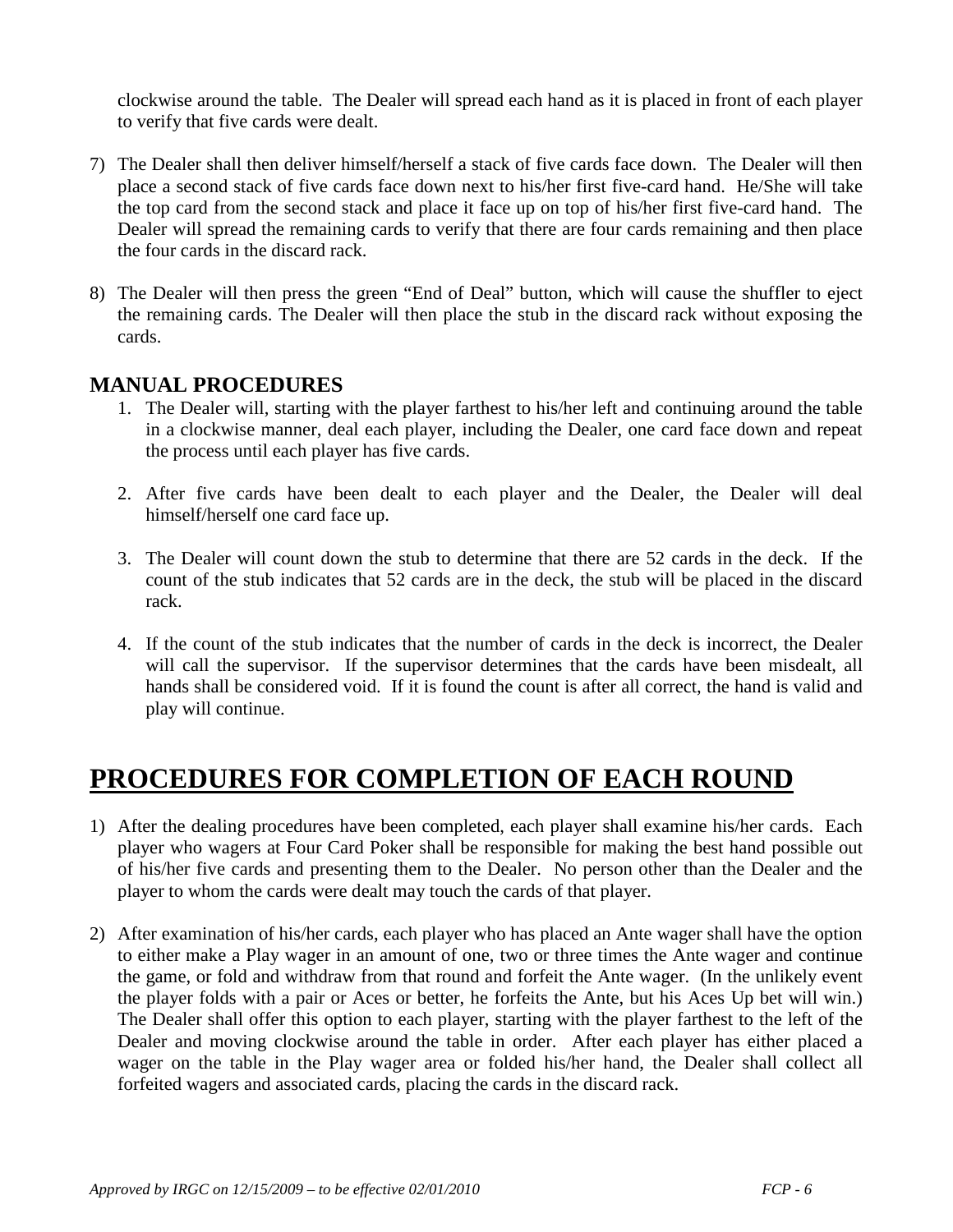- 3) The Dealer shall then reveal the Dealer's cards and arrange his/her cards from the highest card value to the lowest and announce his/her best four-card hand. The two cards the Dealer doesn't use will be placed behind his/her "live" hand.
- 4) The Dealer will then reconcile the hands of those players who have not folded. Starting with the player on the Dealer's right, the Dealer will bring the player's hand into the work area between the Dealer's hand and the Aces Up wager area of the player and reveal the player's cards.
- 5) Starting with the furthest bet and moving inward (Play, Automatic Bonus, Ante, Aces Up) the Dealer takes losing wagers then pays winning wagers. The cards are then picked up and placed in the discard rack and the Dealer follows this procedure with the next player to the left. After all players' hands have been acted on, the Dealer picks up his/her cards and places them in the discard rack.

#### **PAYOUT ODDS**

#### **ANTE plus PLAY:**

Player folds ANTE wager loses Player's hand beats OR ties Dealer's hand PLAY wins 1 to 1 – ANTE wins 1 to 1<br>Dealer's hand beats player's hand PLAY wager loses – ANTE wager lose

PLAY wager loses – ANTE wager loses

#### **ACES UP:**

If the player's hand contains a pair of Aces or better, the player wins the Aces Up wager. Players receive Aces Up payouts regardless of the Dealer's hand.

| Four of a Kind  | pays | $50$ to 1  |
|-----------------|------|------------|
| Straight Flush  | pays | $30$ to 1  |
| Three of a Kind | pays | $7$ to $1$ |
| Flush           | pays | $6$ to $1$ |
| Straight        | pays | $5$ to $1$ |
| Two pair        | pays | $2$ to $1$ |
| Pair of Aces    | pays | $1$ to $1$ |

#### **AUTOMATIC BONUS:**

The following hands will be paid an automatic bonus. These payouts are made against the ANTE wager. Automatic bonus payouts are always paid, even if the player's hand loses.

| Four of a Kind  | pays | $25$ to 1 |
|-----------------|------|-----------|
| Straight Flush  | pays | $20$ to 1 |
| Three of a Kind | pays | 2 to 1    |

#### **IRREGULARITIES**

If any hand is dealt an incorrect number of cards, the round will be declared a misdeal and all hands will be void.